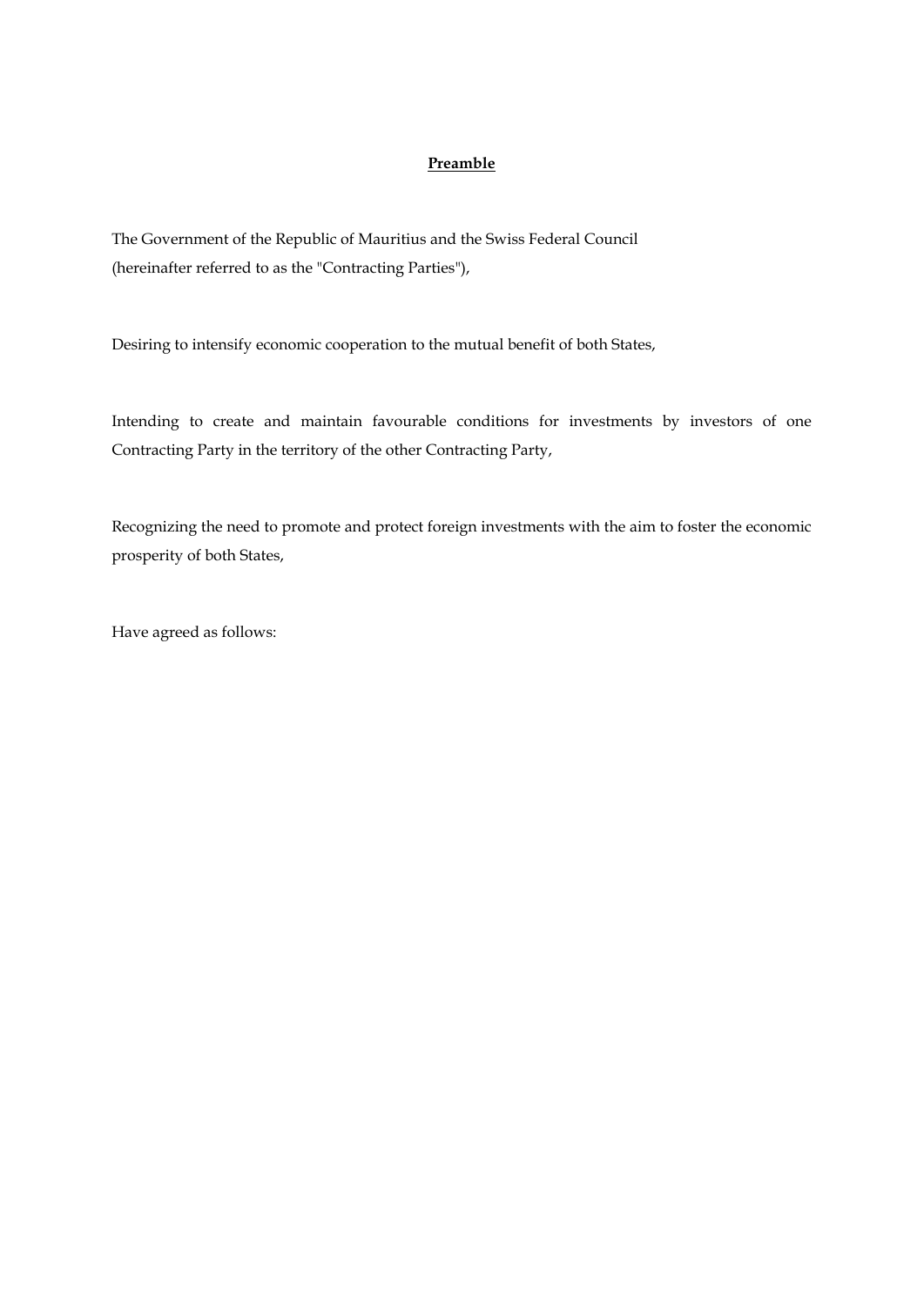## **Definitions**

For the purposes of this Agreement:

- (1) "Investment" means every kind of asset and in particular, though not exclusively, includes:
	- (a) movable and immovable property as well as any other rights in rem such as mortgages, liens and pledges;
	- (b) shares, parts and any other form of participation in a company;
	- (c) claims to money or to any performance under contract having an economic value;
	- (d) intellectual property rights (such as copyrights, patents, utility models, industrial designs or models, trade or service marks, trade names, indications of origin), technical processes, know-how and goodwill;
	- (e) concessions conferred by law or under contract, including concessions to search for, cultivate, extract or exploit natural resources, as well as all other rights given by law, by contract or by decision of the authority in accordance with the law.

 A change in the form in which assets are invested does not affect their character as investments.

- (2) "Returns" means the amounts yielded by an investment and in particular, though not exclusively, includes profits, interest, capital gains, dividends, royalties and fees.
- (3) "Investors" means with regard to either Contracting Party:
	- (a) natural persons who, according to the law of that Contracting Party, are considered to be its nationals;
	- (b) legal entities, including companies, corporations, business associations and other organisations, established under the law of that Contracting Party and having real economic activities in the territory of the same Contracting Party;
	- (c) legal entities not established under the law of that Contracting Party but effectively controlled by natural persons, as defined in (a) above or by legal entities as defined in (b) above.
- (4) "Territory" means
	- (a) in respect of the Swiss Confederation: the territory thereof as it has been or may hereafter be designated under the laws of Switzerland in accordance with international law;
	- (b) in respect of the Republic of Mauritius: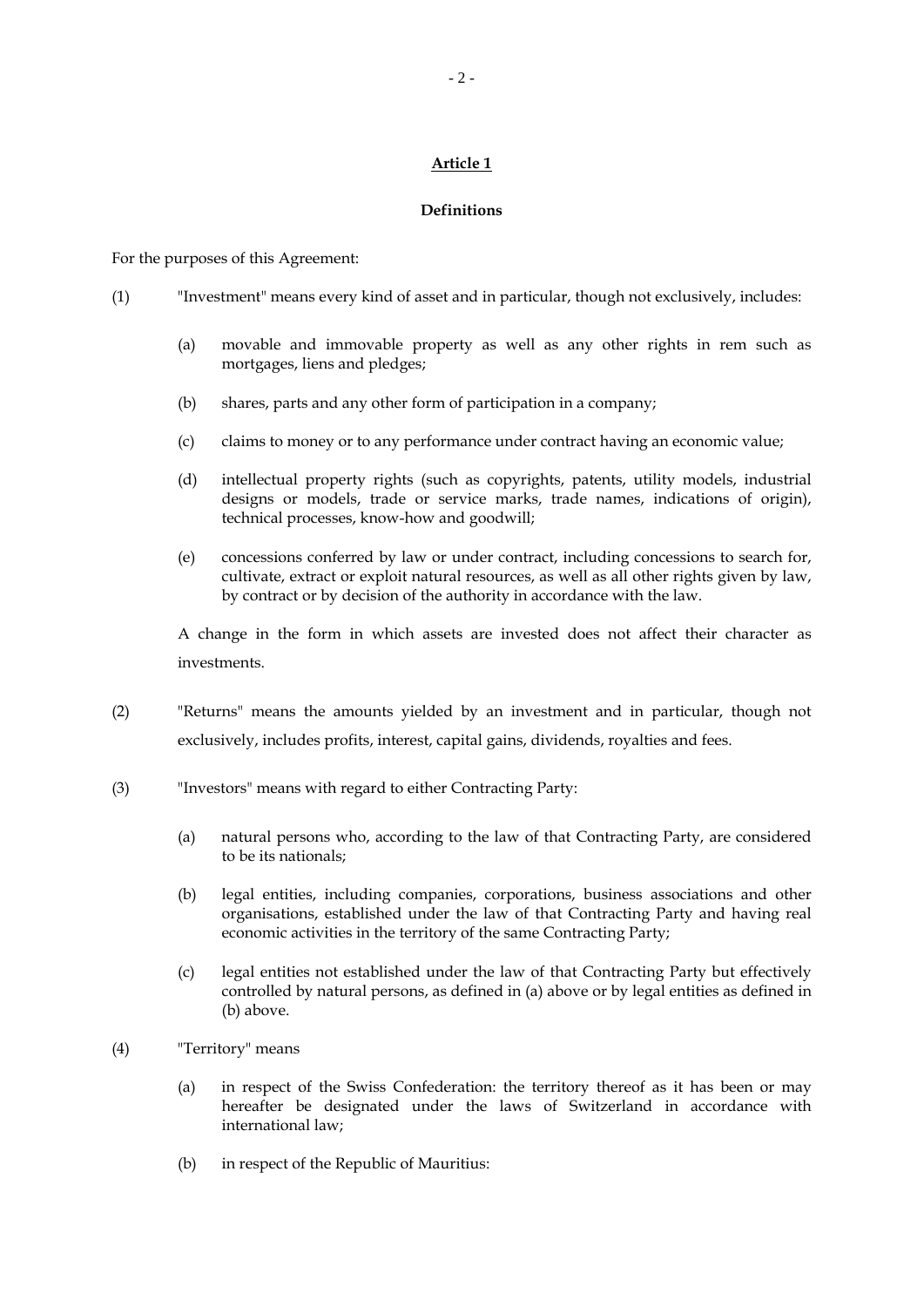- (i) all the territories and islands which, in accordance with the laws of Mauritius, constitute the State of Mauritius;
- (ii) the territorial sea of Mauritius; and
- (iii) any area outside the territorial sea of Mauritius which in accordance with international law has been or may hereafter be designated, under the laws of Mauritius, as an area, including the Continental Shelf, within which the rights of Mauritius with respect to the sea, the sea-bed and sub-soil and their natural resources may be exercised.

## **Scope of Application**

The present Agreement shall apply to investments in the territory of one Contracting Party made in accordance with its laws and regulations by investors of the other Contracting Party, whether prior to or after the entry into force of the Agreement.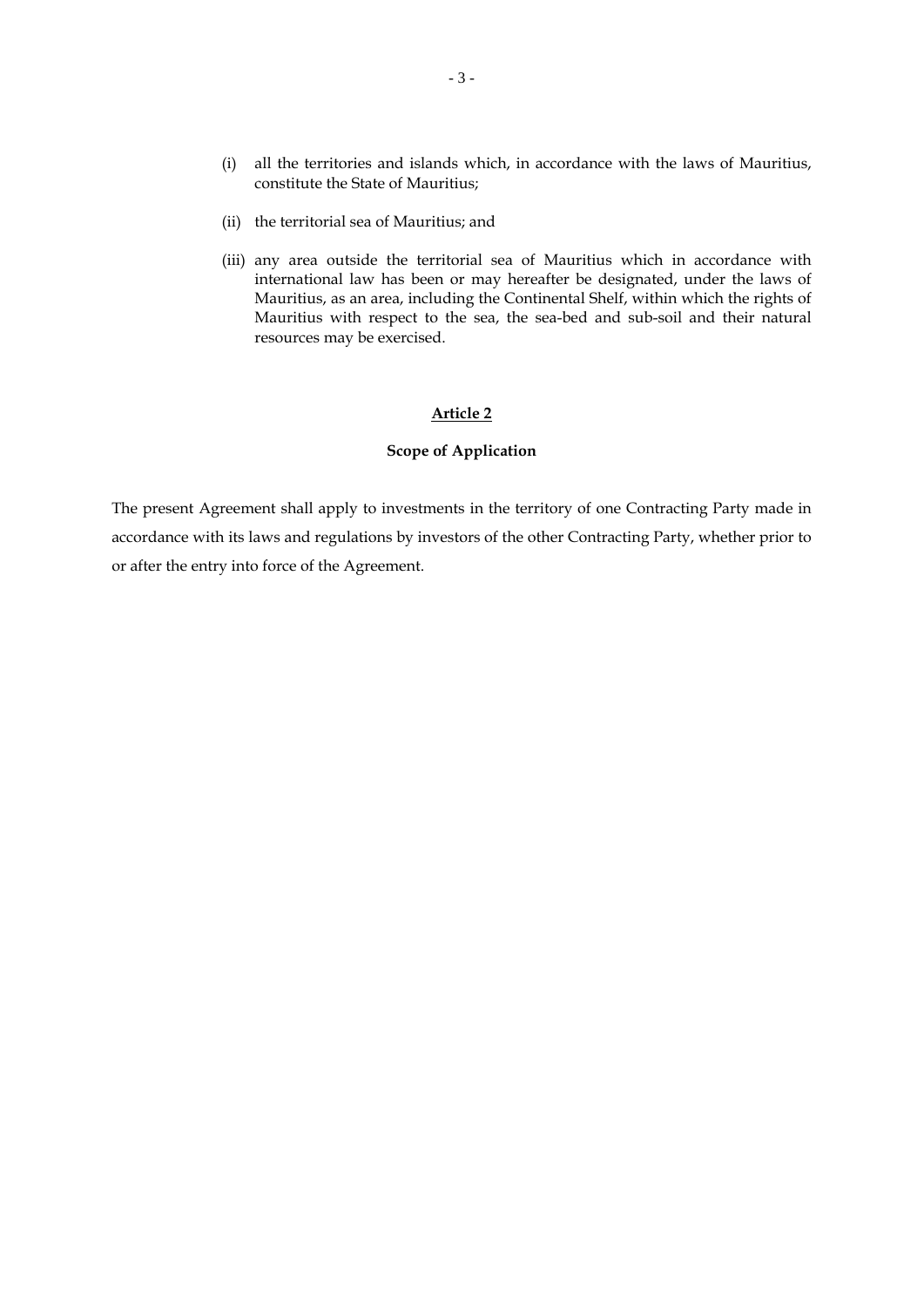### **Promotion and Admission**

- (1) Each Contracting Party shall, having regard to its general policy in the field of foreign investment, encourage and facilitate investments in its territory by investors of the other Contracting Party and shall, in accordance with its laws and regulations, admit or approve such investments.
- (2) Each Contracting Party shall use its best endeavours to grant, in accordance with its laws and regulations, the necessary permits including permits for the carrying out of licensing agreements and contracts for technical, commercial or administrative assistance, as well as authorizations required for the activities of consultants and experts, in connection with such an investment.

## **Article 4**

## **Protection and Treatment**

- (1) Investments and returns of investors of each Contracting Party shall at all times be accorded fair and equitable treatment and shall enjoy full protection and security in the territory of the other Contracting Party. Neither Contracting Party shall in any way impair by unreasonable or discriminatory measures the management, maintenance, use, enjoyment, extension, or disposal of such investments.
- (2) Each Contracting Party shall in its territory accord to investments or returns of investors of the other Contracting Party treatment not less favourable than that which it accords to investments or returns of its own investors or to investments or returns of investors of any third State, whichever is more favourable to the investor concerned.
- (3) Each Contracting Party shall in its territory accord to investors of the other Contracting Party, as regards the management, maintenance, use, enjoyment or disposal of their investments, treatment not less favourable than that which it accords to its own investors or investors of any third State, whichever is more favourable to the investor concerned.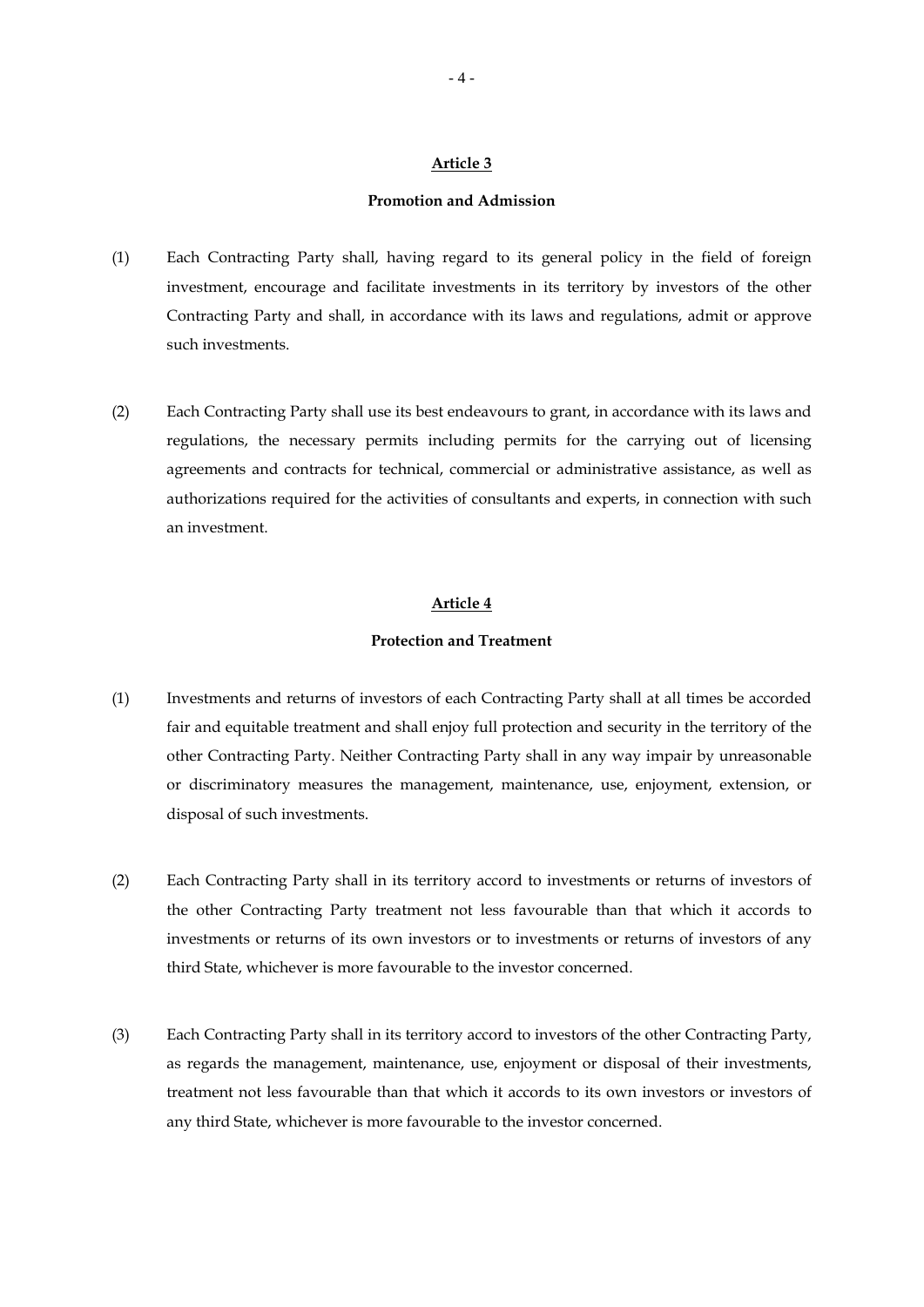- (4) If a Contracting Party accords special advantages to investors of any third State by virtue of an agreement establishing a free trade area, a customs union or a common market, of which it is or may become a member, or by virtue of an agreement on the avoidance of double taxation, it shall not be obliged to accord such advantages to investors of the other Contracting Party.
- (5) For the avoidance of doubt it is confirmed that the principles provided for in paragraphs (2) and (3) of this Article shall not be applicable in relation to special advantages, such as in the field of taxation, accorded to development finance institutions.

#### **Free Transfer**

- (1) Each Contracting Party shall guarantee to investors of the other Contracting Party the transfer without delay in a freely convertible currency of payments in connection with an investment, particularly of:
	- (a) returns;
	- (b) amounts related to loans incurred, or other contractual obligations undertaken, for the investment;
	- (c) additional contributions of capital necessary for the maintenance or development of the investment;
	- (d) the proceeds of the partial or total sale or liquidation of the investment, including possible increment values.
- (2) Transfers of currency shall be made at the market rate of exchange prevailing on the date of transfer. In the absence of such a market rate, the rate to be used will be the most recent exchange rate applied to inward investments or the most recent exchange rate for the conversion of the relevant currency into Special Drawing Rights, whichever is the more favourable to the investor.

### **Article 6**

#### **Expropriation**

(1) Investments of investors of either Contracting Party shall not be nationalised, expropriated or subjected to measures having effect equivalent to nationalisation or expropriation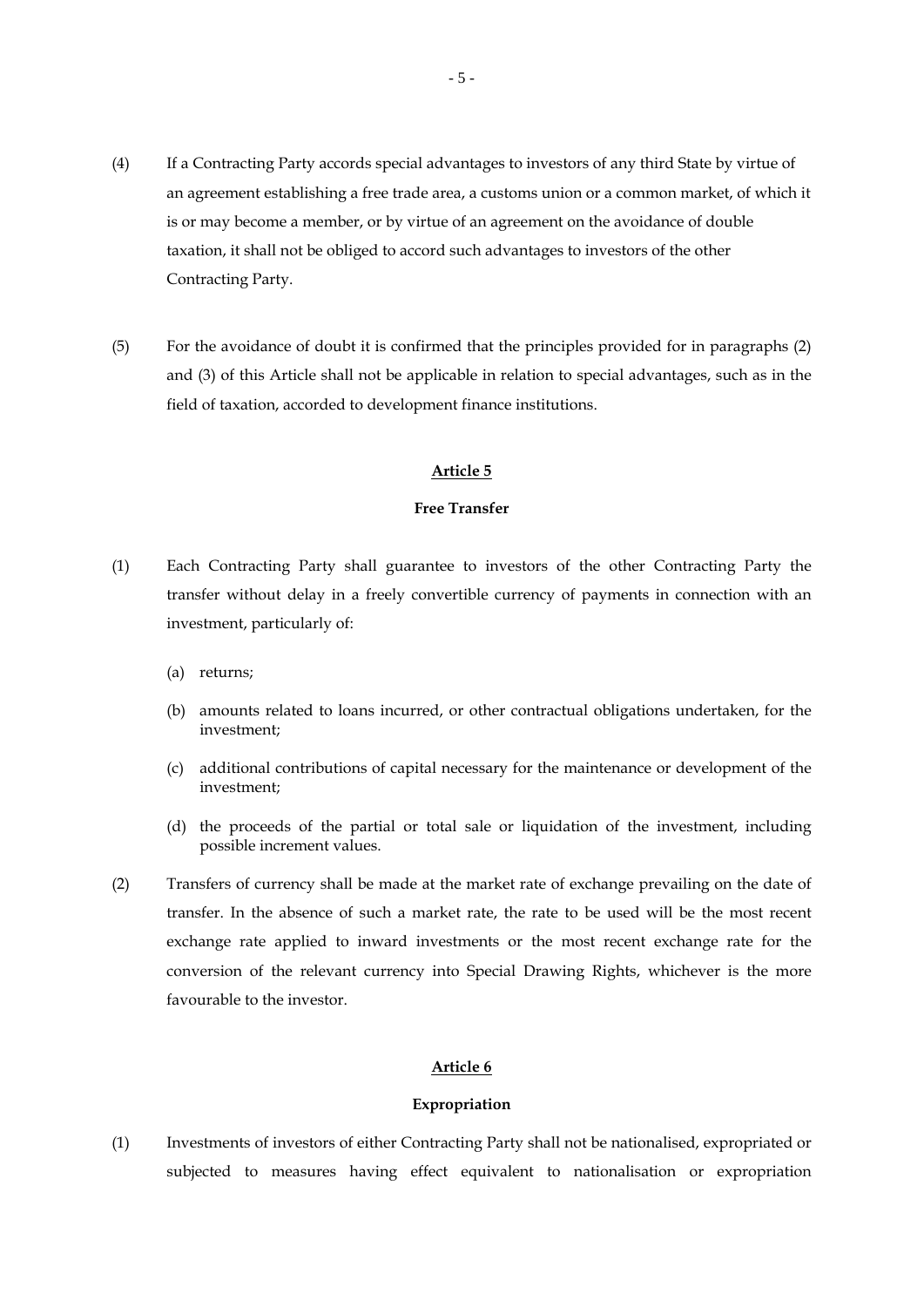(hereinafter referred to as "expropriation") in the territory of the other Contracting Party except for a public purpose, under due process of law, on a non-discriminatory basis and against prompt, adequate and effective compensation. Such compensation shall amount to the real value of the investment expropriated immediately before the expropriation or before the impending expropriation became public knowledge, whichever is the earlier, shall include interest at a normal commercial rate until the date of payment, shall be made without delay, be effectively realisable and be freely transferable at the rate of exchange applicable on the date of transfer pursuant to the exchange regulations in force.

- (2) The investor affected by the expropriation shall have the right, under the law of the Contracting Party making the expropriation, to prompt review, by a judicial or other independent authority of that Party, of his case and the valuation of the investment in accordance with the principles set out in this paragraph.
- (3) Where a Contracting Party expropriates the assets of a company which is incorporated or constituted under the laws in force in its territory, and in which investors of the other Contracting Party own shares, it shall, to the extent necessary and subject to its laws, ensure that compensation according to paragraph (1) of this Article will be made available to such investors.

## **Article 7**

#### **Compensation for Losses**

- (1) Investors of one Contracting Party whose investments in the territory of the other Contracting Party suffer losses owing to war or other armed conflict, revolution, a state of national emergency, revolt, insurrection or riot in the territory of the latter Contracting Party shall be accorded by the latter Contracting Party treatment, as regards restitution, indemnification, compensation or other settlement, no less favourable than that which the latter Contracting Party accords to its own investors or investors of any other State. Resulting payments shall be freely transferable at the rate of exchange applicable on the date of transfer pursuant to the exchange regulations in force.
- (2) Without prejudice to paragraph (1) of this Article, investors of one Contracting Party who in any of the situations referred to in that paragraph suffer losses in the territory of the other Contracting Party resulting from:
	- (a) requisitioning of their property by its forces or authorities, or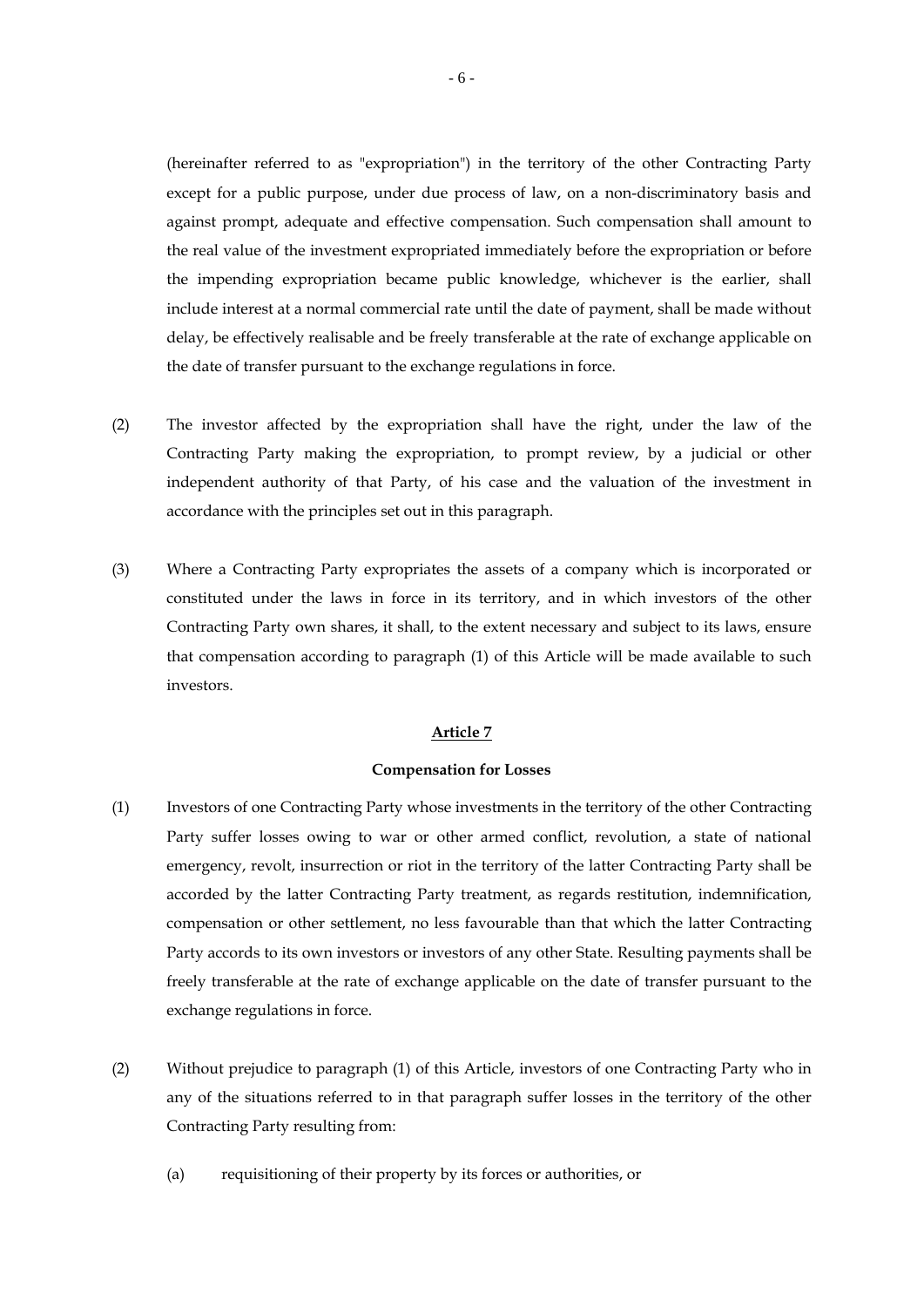(b) destruction of their property by its forces or authorities, which was not caused in combat action or was not required by the necessity of the situation,

 shall be accorded restitution or adequate compensation. Resulting payments shall be freely transferable at the rate of exchange applicable on the date of transfer pursuant to the exchange regulations in force.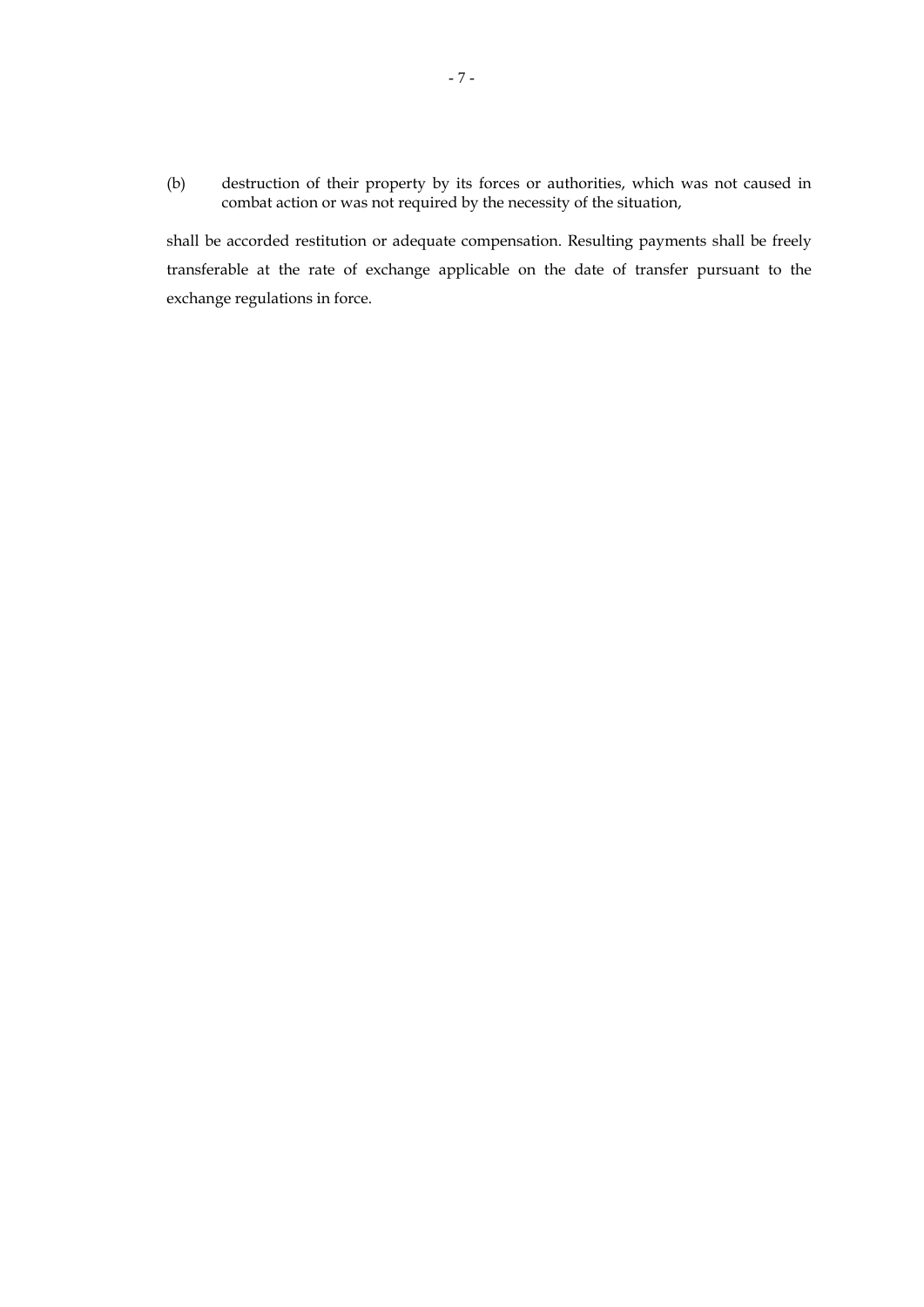### **Principle of Subrogation**

If one Contracting Party or its designated Agency makes a payment under an indemnity given in respect of an investment in the territory of the other Contracting Party, the latter Contracting Party shall recognise the assignment to the former Contracting Party or its designated Agency by law or by legal transaction of all the rights and claims of the indemnified investor and that the former Contracting Party is entitled to exercise such rights and enforce such claims by virtue of subrogation, to the same extent as that investor.

## **Article 9**

## **Disputes between a Contracting Party and an Investor of the other Contracting Party**

- (1) For the purpose of solving disputes with respect to investments between a Contracting Party and an investor of the other Contracting Party, consultations will take place between the parties concerned with a view to solving the case amicably.
- (2) If these consultations do not result in a solution within six months from the date of request for consultations, the investor may submit the dispute either to the national jurisdiction of the Contracting Party in whose territory the investment was made or to international arbitration. In the latter event the investor has the choice between either of the following:
	- (a) an ad hoc arbitral tribunal which, unless otherwise agreed upon by the parties to the dispute, shall be established under the arbitration rules of the United Nations Commission on International Trade Law (UNCITRAL); or
	- (b) the International Centre for the Settlement of Investment Disputes (ICSID) established by the Convention on the Settlement of Investment Disputes between States and Nationals of other States, opened for signature at Washington, on March 18, 1965.
- (3) Both Contracting Parties declare their consent to submit the dispute to arbitration in accordance with paragraph (2) above.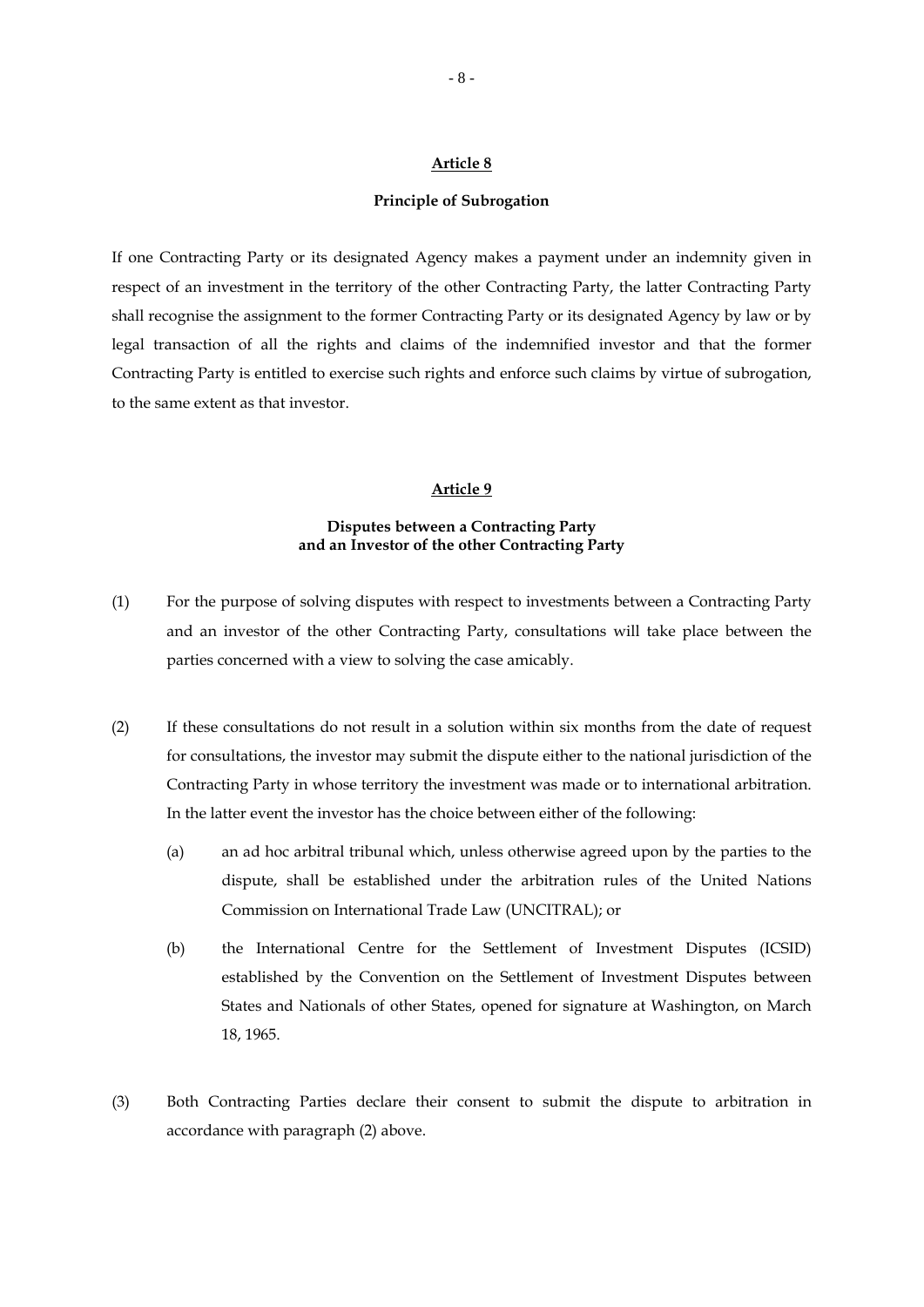- (4) The Contracting Party which is a party to the dispute shall not at any time during the procedures, assert as a defence its immunity or the fact that the investor has received compensation under an insurance contract covering the whole or part of the damage or loss incurred.
- (5) Neither Contracting Party shall pursue through diplomatic channels a dispute submitted to international arbitration unless the other Contracting Party does not abide by and comply with the arbitral award.
- (6) The arbitral award shall be final and binding on the parties to the dispute and shall be executed according to national law.

### **Disputes between Contracting Parties**

(1) Any dispute between the Contracting Parties concerning the interpretation or application of this Agreement shall, if possible, be settled through consultations and negotiations between the Governments of the two Contracting Parties.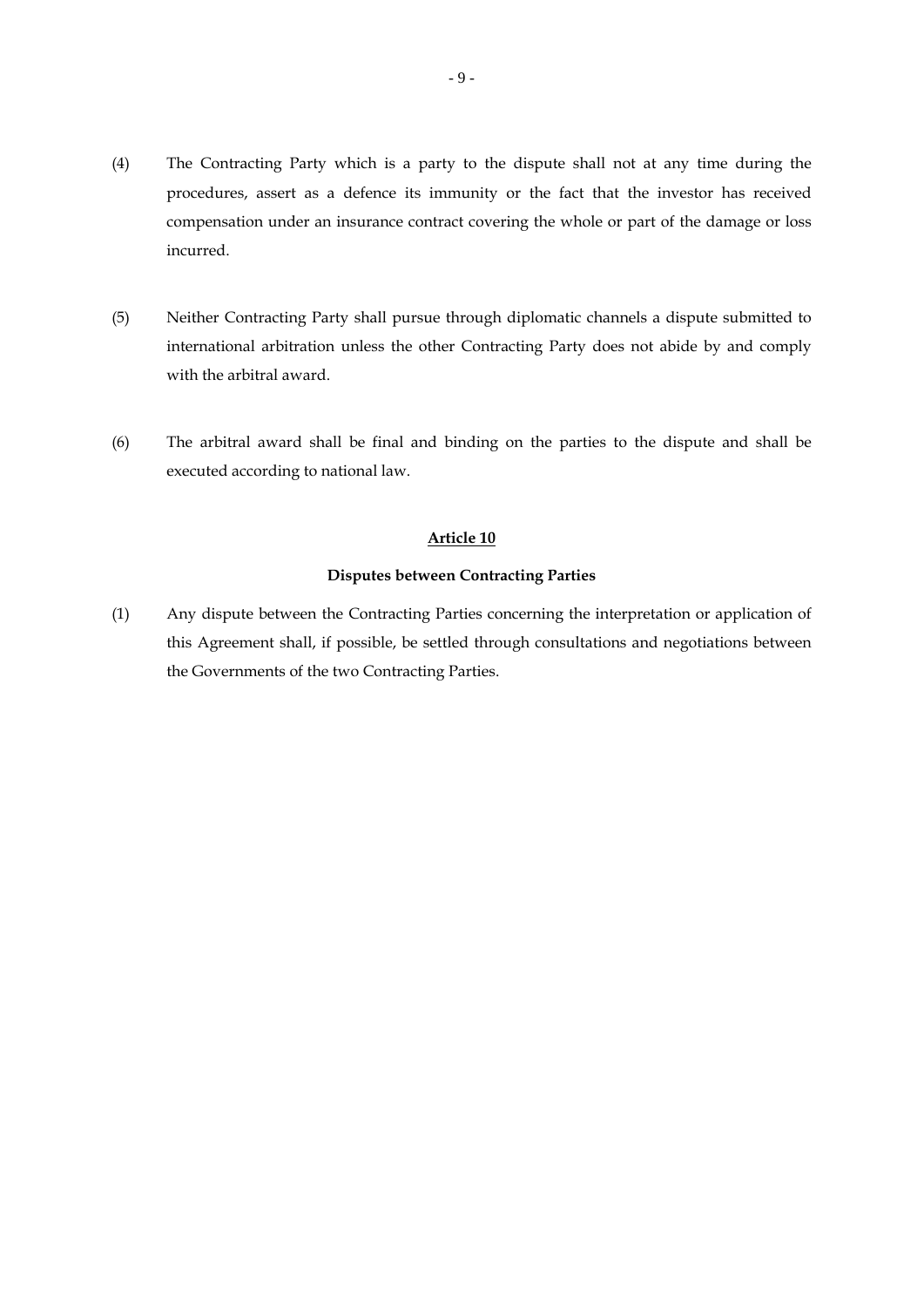- (2) In the event that the consultations and negotiations fail to resolve the dispute within a period of six months, any of the Parties may, unless they have otherwise agreed, submit the dispute to an arbitral tribunal composed of three members. Each Party shall appoint one arbitrator. The third arbitrator, who will be the Chairman of the arbitral tribunal and a national of a third State, shall be appointed by agreement of the other two arbitrators. If any of the arbitrators are unable to perform the duties, a substituting arbitrator shall be appointed as provided for in this Article.
- (3) Should one of the Parties fail to appoint its arbitrator within two months after the other Party has submitted the dispute to an arbitral tribunal and has appointed its arbitrator, the latter Party may request the President of the International Court of Justice to make the corresponding appointment. If the latter is prevented from making such appointment or is a national of either Party, the Vice President or the most senior member of the Court shall make such an appointment.
- (4) In the event that the two arbitrators appointed by the Parties are unable to reach an agreement within two months concerning the third arbitrator, either Party may request the President of the International Court of Justice to make the corresponding appointment. If the latter is prevented from making such an appointment or is a national of either Party, the Vice President or the most senior member of the Court shall make such an appointment.
- (5) The tribunal shall determine its own procedures, unless the Parties agree otherwise. The tribunal shall decide the dispute according to this Agreement and to the principles of international law. The tribunal shall reach its decision by a majority of votes. Such a decision shall be final and binding on both Parties.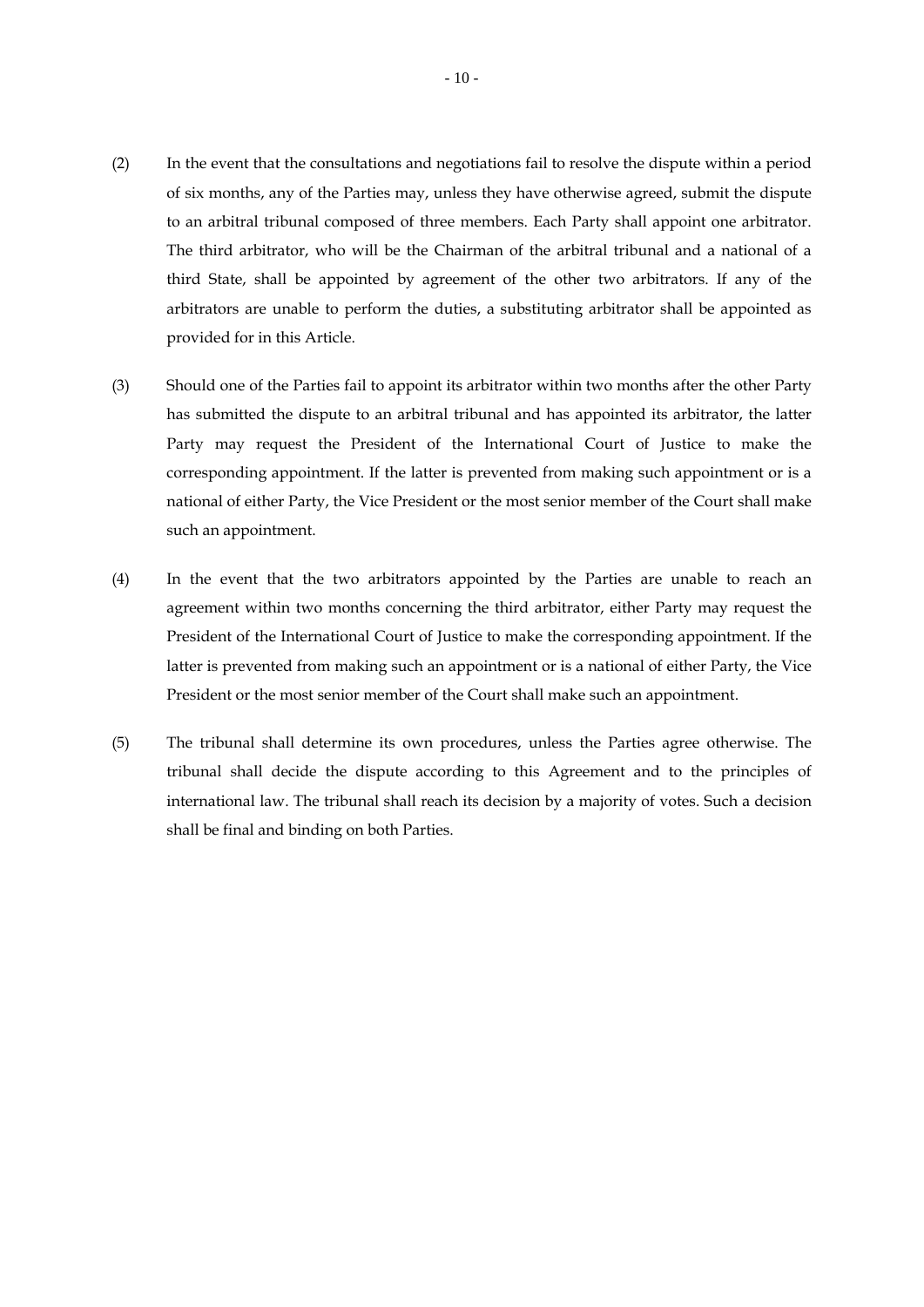(6) Each Party shall bear the cost of its own member of the tribunal and of its representation in the arbitral proceedings. The cost of the Chairman and the remaining costs shall be borne in equal parts by the Parties. The tribunal may, however, in its decision direct that a higher proportion of costs shall be borne by one of the two Contracting Parties.

## **Article 11**

### **Other Rules and Specific Commitments**

- (1) If provisions in the legislation of either Contracting Party or rules of international law entitle investments by investors of the other Contracting Party to treatment more favourable than that provided for by this Agreement, such provisions shall to the extent that they are more favourable prevail over this Agreement.
- (2) Each Contracting Party shall observe any particular obligation it has assumed with regard to an investment in its territory by investors of the other Contracting Party.
- (3) Nothing in this Agreement shall be construed to prevent a Contracting Party from taking any action necessary for the protection of its essential security interests or for reasons of public health or the prevention of diseases in animals and plants.

## **Article 12**

### **Entry into Force**

This Agreement shall enter into force thirty days after the date on which the Parties have notified each other in writing that their respective constitutional requirements for the entry into force of this Agreement have been complied with.